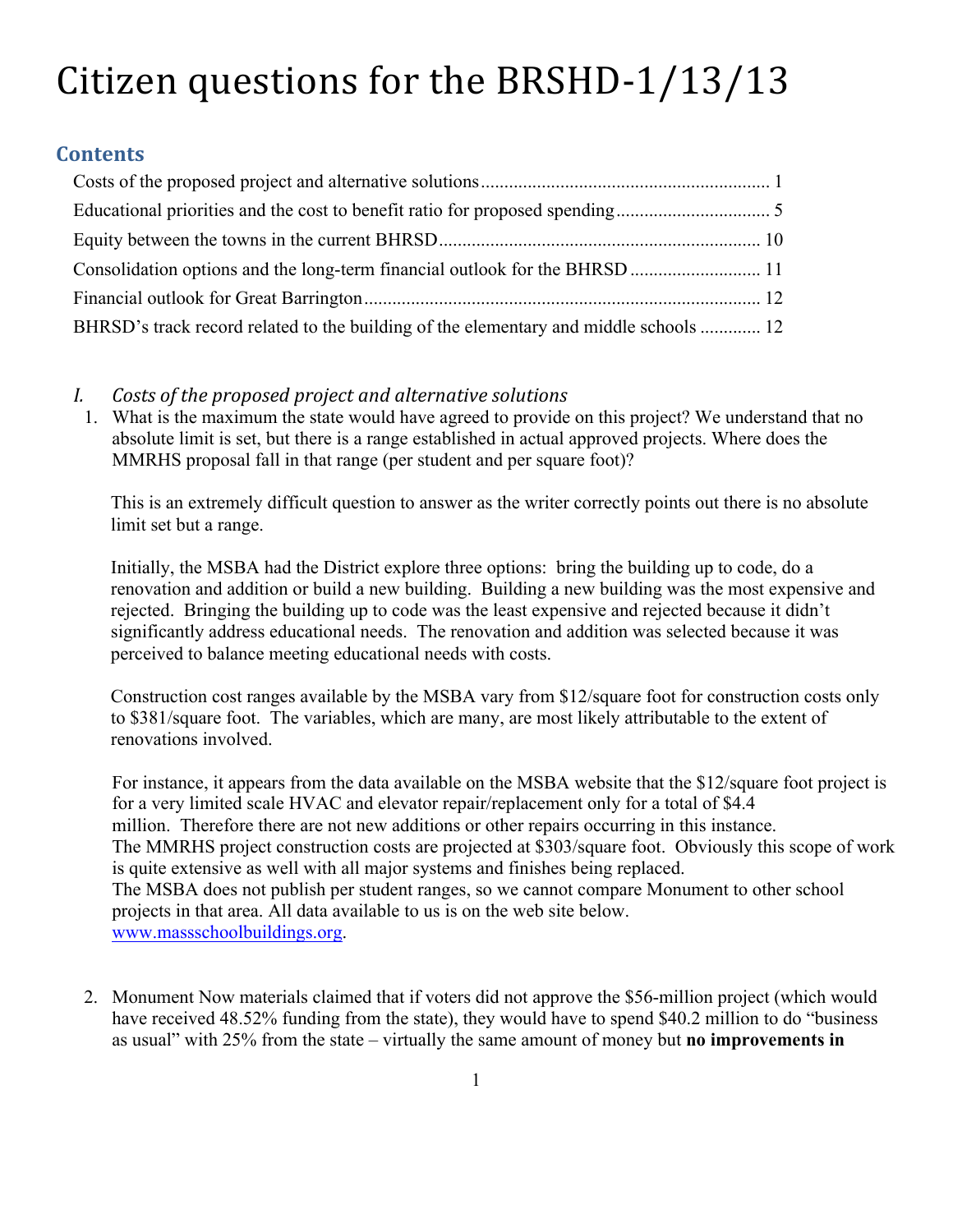**education.** How was the "business as usual" amount calculated and what exceptions and exemptions were factored in?

"BUSINESS AS USUAL" is really a misnomer. What it entails is performing preventive maintenance, regular maintenance and fixing things as they break. Repairs would be undertaken on an as needed basis within our annual operating budget.

A better term for this alternate proposal is the "UP TO CODE" option. Any substantial repair or renovations that trips the ADA and building code requirement will necessitate that the entire building be renovated or repaired to code.

If repairs were undertaken utilizing other available MSBA funding vehicle it was projected that the MMRHS project would receive base reimbursement of approximately 40% on reimbursable elements only. These reimbursable elements would likely include roofing replacement, window replacement, and boiler replacement. The specific MSBA Accelerated Repair Program currently in place stipulates the following:

*The Program is primarily for the repair and/or replacement of roofs, windows, and/or boilers with the potential to include additional systems as may be determined by the MSBA contingent upon available funding and capacity in the capital pipeline.*

http://www.massschoolbuildings.org/programs/Accelerated\_Repair

With these guidelines and advice received it seemed reasonable to assume that key elements included in the larger repair context that would be clearly omitted from reimbursement would include the plumbing and sanitary system replacement, ADA and life safety upgrades, flooring replacement, asbestos abatement, electrical system replacement, ceiling replacement, and furniture replacement.

3. What are the demographic trends used in planning this project and what are the sources? How accurate have past projections been? Please show the calculations and projections used for the elementary and middle schools.

MSBA projected enrollment based on census and DESE data. The projected enrollment was set at 570 students. The school district also contracts with NESDEC to do enrollment projections. These projections were provided to the MSBA. NESDEC projections have been accurate and have been used by many districts in the Northeast. www.nesdec.org

The two reports were consistent. The reports can be found at these links. MSBA enrollment certification letter: http://www.massschoolbuildings.org/news\_events/7.31.13Board/Berkshire\_Hills

NESDEC enrollment projections:

http://www.mmrhsproject.org/files/\_wPCaB\_/a4ceca1e026c8cf03745a49013852ec4/MMRHS\_NESDEC \_Enrollment\_Projections.pdf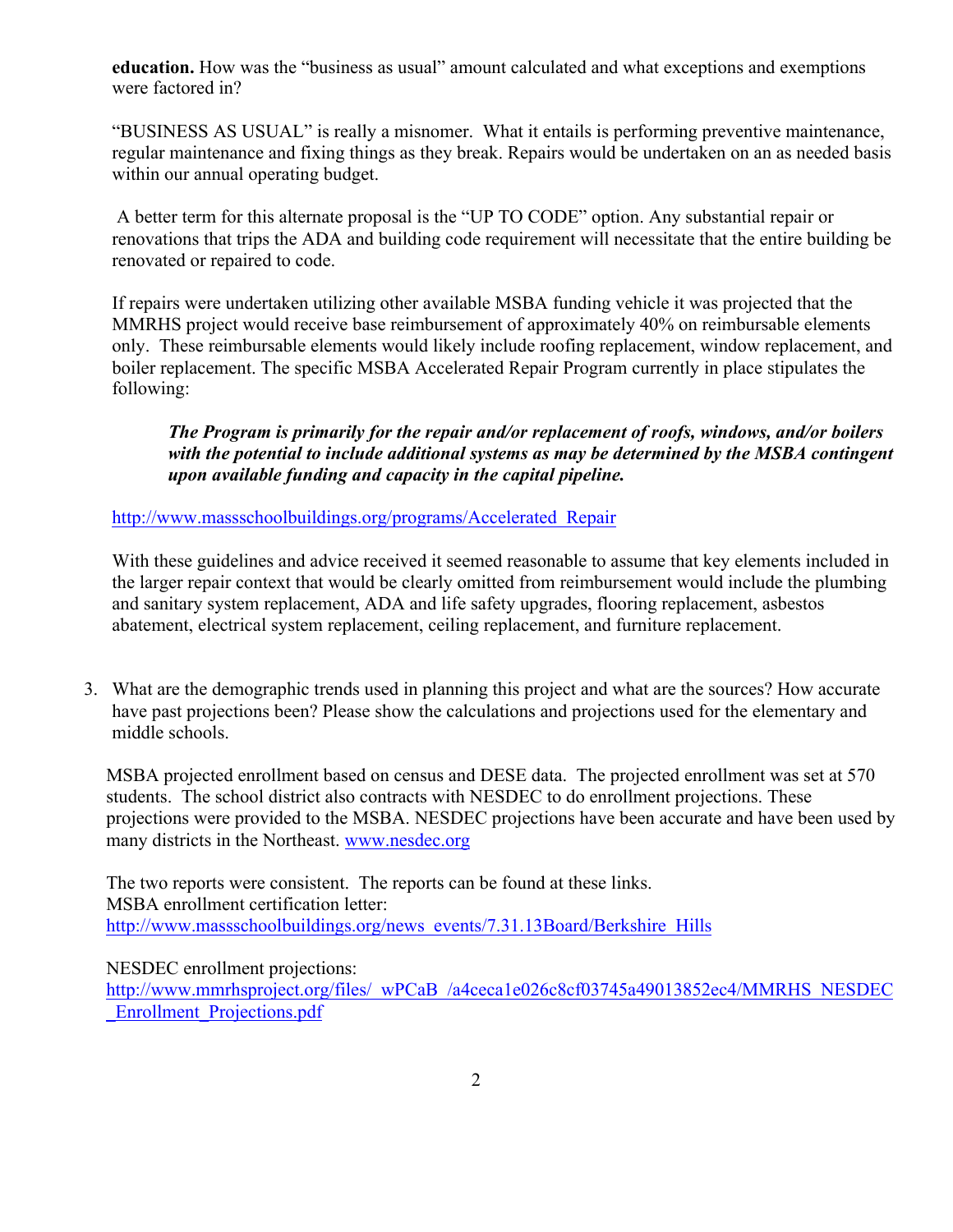4. What is in the scope of the project that has escalated our estimated costs over what Williamstown has projected for both the "new school" option and for renovation? The estimate for our new school \$70+ million and the renovation \$56 million. How do these figures compare on a square-feet basis per student with Williamstown and other schools?

Williamstown is in the very early stages of its project. Financial projections for the Mt. Greylock project are speculative at best as they have neither done a feasibility study or schematic design. While Williamstown in some ways is similar to Great Barrington, Lanesboro is financially needier. We can't make a reasonable comparison as they are so early in their project.

5. How much has been spent so far on the plans and promotion of the failed proposal? Where did it come from (district/state/etc.) and whom did it go to? If the project does not go through, will the BHRSD need to bear the entire burden? How much was reimbursed by the state and where will planning funds come from going forward?

\$733,771.95 was spent on the Feasibility and Schematic Design project. \$750,000 was appropriated by the School Committee from Excess & Deficiency to fund the project. The MSBA participated through our reimbursement agreement and we received \$320,091. The MSBA participated based on their approval of the District being a part of their Feasibility and Schematic Design project program;we do not have to repay the MSBA even though the project didn't pass.

The funds were used for the Owners Project Manager (OPM) (required by MSBA) and the architect. Additionally we needed site work, engineering, and hazardous materials assessment, as well as a traffic study. Except for \$2,000 all of the funds went to either the OPM or architect and they hired subcontractors for specific analysis.

As it stands right now, the MSBA, in its letter to the District, has stated that if the district chooses to change the proposed project we will need to submit a new Statement of Interest (SOI) and get back in line. There is no guarantee we will receive funding for a different project.

The funds for the project came from Excess and Deficiency and were approved by the School Committee on three different meeting dates. #1 Feasibility Study 3/10/11, #2 Schematic Design 5/31/12, #3 Completion of both 11/15/12.

Feasibility study funding:

http://www.mmrhsproject.org/files/\_wPDBS\_/ab39b44bc87802e13745a49013852ec4/Vote\_for\_Feasibil ity and Schematic Design Study 11 15 12.pdf

Extension of Feasibility study funding – balance of first vote: http://www.mmrhsproject.org/files/\_wPDAj\_/b294363c9fba8ac23745a49013852ec4/Vote\_Feasibility\_F unding.pdf

Schematic Design funding: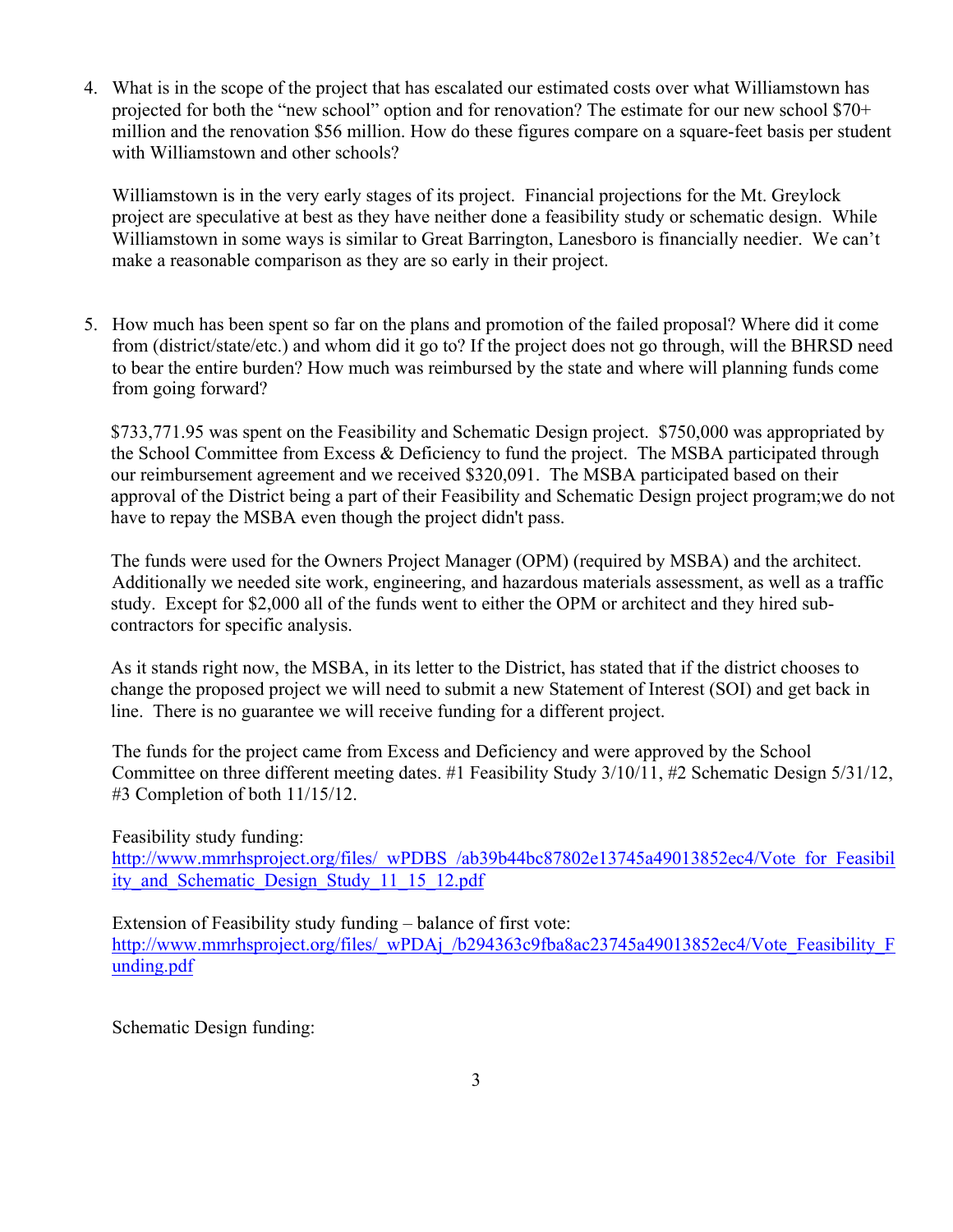http://www.mmrhsproject.org/files/\_wPDCg\_/382bf4195423b91c3745a49013852ec4/Vote\_Schematic\_ Design\_Funding.pdf

At this point we are moving forward with a blank slate until we get input from the community about any potential options.

Monument Now, a registered ballot initiative committee which is now defunct, spent \$2,579.65. Those funds were based on donations and in-kind contributions.

6. Has the School Committee looked into financing the project over 25 to 30 years to lessen the impact on taxes? Williamstown High School is being financed over 30 years. Why are we using 20 years for the amortization period?

Both a 20 year and 25 year financing option were evaluated during the planning phase of the proposed project. Working with the District's financial advisor, who handles dozens of these types of financings a year, a detailed analysis showed (1) extending the term by 5 years would add \$3 - \$7 million to the project - depending on the bond rate at the time of sale, while (2) decreasing the tax burden on the average homeowner by about \$40 per year. The cost-benefit analysis also showed that while there would be a slight annual decrease, the taxpayer would pay more in total.

30 years is not considered a viable option, because many systems have a useful life of 20 - 25 years. It would not be cost-effective or financially wise to bond for 30 years. Additionally, as seen above, an increased borrowing would cost the taxpayers more.

The District has appointed an ad-hoc financing committee to explore a range of financing options. They will evaluate different time spans as well.

Williamstown has not yet borrowed; they are at the very beginning stages of their Feasibility and Design project. They have not made any determination of the length of time to set up for the borrowing.

7. Can a revised project be approved and funded in two stages? Presumably two bonds could be floated, but could the State hold the reimbursement in that same way? Is the current plan phased in such a way that this could be reworked?

The MSBA language in regard to votes and project approvals is pretty clear and requires the district to seek and receive full project funding authorization within 120 days of Board of Director approval of the project. In this instance we have requested an extension and been granted an extension but we are still required to obtain full funding approval without any allowable stages.

8. Could all the students go to Mount Everett for a year, allowing Monument to be closed for the renovations? How much would this cut from construction costs? How many students can Mount Everett accommodate in total, and what is its current population?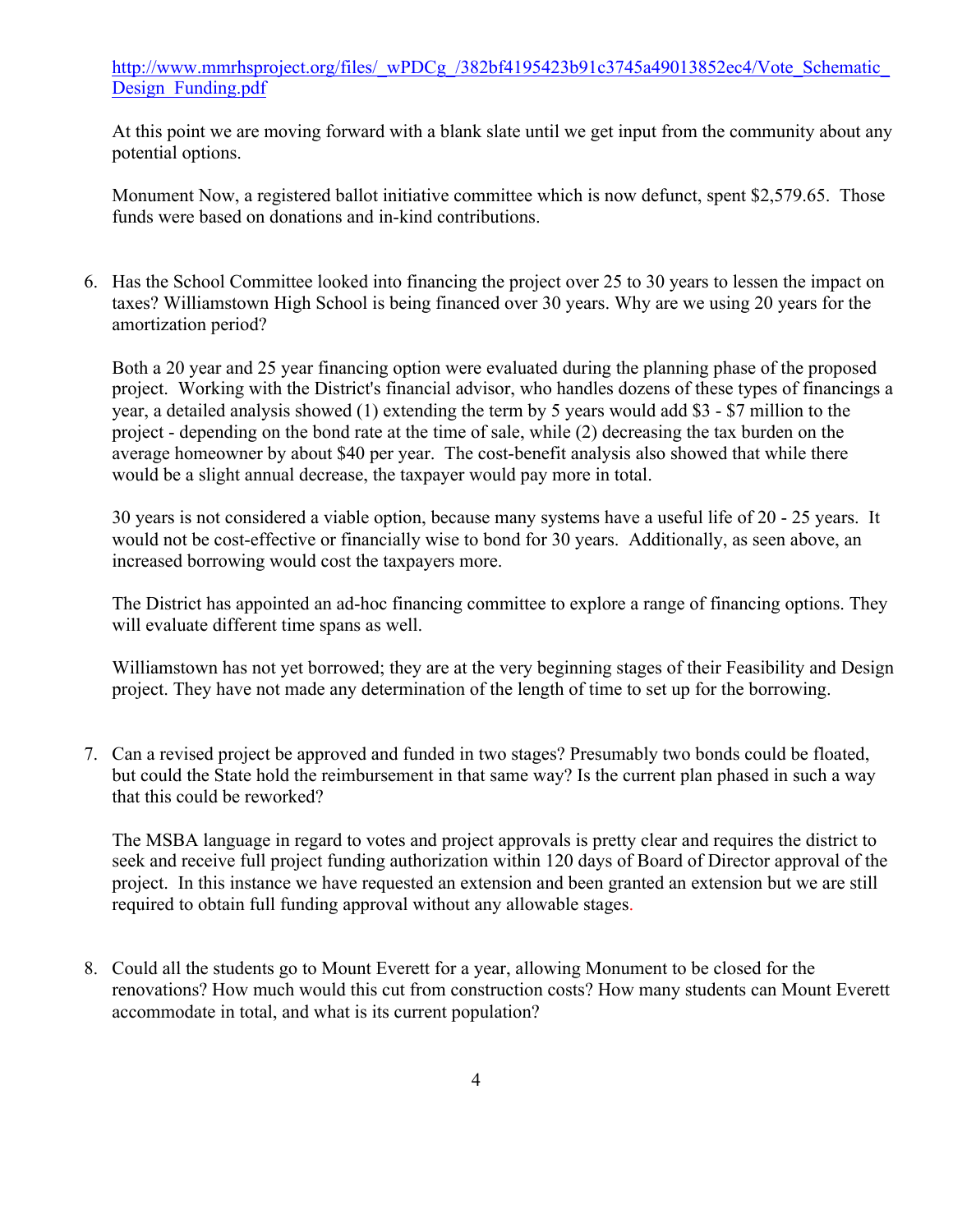Mount Everett is a part of the Southern Berkshire School District. We have no jurisdiction over it and sending our students there for a year would be disruptive to all educational processes. The 7-12 enrollment is 337 students. There is not room for our 571 students.

9. Assuming we can use local contractors if we reject state funding, why doesn't the school committee put out bids for each of the separate capital projects? This would provide voters with a fresh way to assess options for the repair and renovation of MMRHS.

Any projects performed at MMRHS, whether by the District itself or with state funding, must be publicly bid under Massachusetts procurement laws and, for project costing over \$100,000, must be performed by contractors certified by the Massachusetts Division of Capital and Asset Management & Maintenance ("DCAMM"). The use of state funds does not change any of the bidding and regulatory requirement currently in place for work at MMRHS and local contractors are free to submit responses to any invitations for bids for work at MMRHS. If the project proceeds, invitations to bid will be publicized in the Berkshire Record and Berkshire Eagle and the District will mail the bid packages directly to any interested contractors certified by DCAMM in Berkshire County.

The mandated DCAMM requirements are intended to help ensure that only qualified contractors are eligible to perform the required services. Criteria for being DCAMM certified include experience completing project work of similar scale and positive references from those projects, financial stability, and experience of individual's team members.

Given the scope of the proposed project and its significance to the community, the School Committee very much desires to maximize local contractor participation whenever possible and help ensure that local contractors are given every opportunity to participate in the renovations. The assistance that will be given will be through direct outreach, focused workshops, facilitation of communication between smaller local firms and larger regional firms or help understanding the" DCAMM" regulations. "DCAMM" is conducting a workshop for contractors to become certified at Springfield Technical College on January 30, 2014 from 11 am to 1 pm.

http://www.mass.gov/anf/property-mgmt-and-construction/design-and-construction-of-publicbldgs/contractor-certification/workshop-on-dcam-certification.html

#### *II. Educational priorities and the cost to benefit ratio for proposed spending*

1. What are the education success trends in the district (exam results, AP courses offered, etc.)? A simple chart comparing our district to the rest of MA and to other similar states would be helpful.

The data relative to MMRHS's student and overall performance can be found in the Massachusetts Department of Elementary and Secondary Education "report card." This report is based on MCAS performance and DESE requirements for Massachusetts public schools, which can be found at:

http://profiles.doe.mass.edu/profiles/general.aspx?topNavId=1&orgcode=06180505&orgtypecode=6&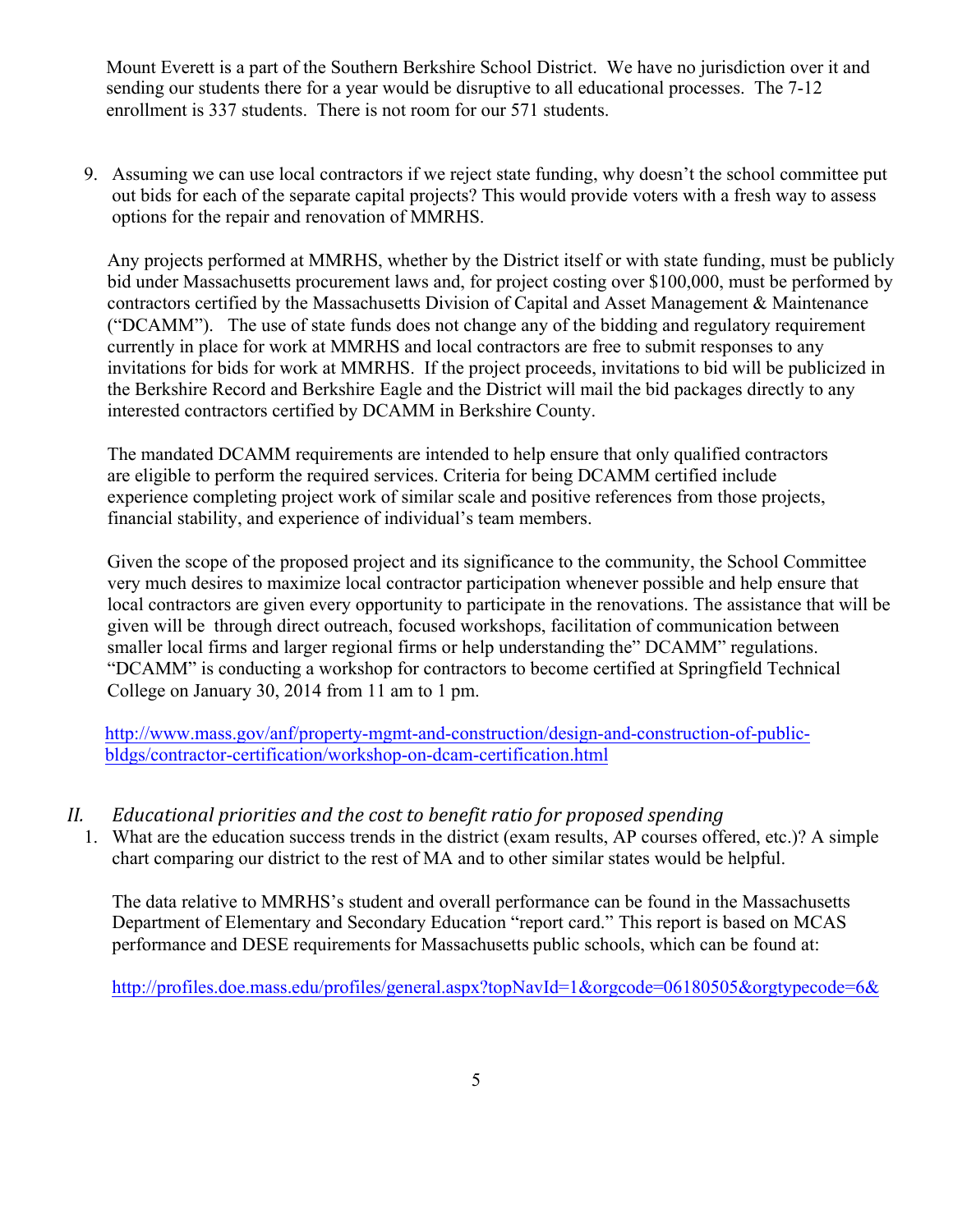Additional data includes the following:

| 2013                  |                               |              |    |    |                                                                 |    |    |    |                |   |                 |            |                |          |
|-----------------------|-------------------------------|--------------|----|----|-----------------------------------------------------------------|----|----|----|----------------|---|-----------------|------------|----------------|----------|
| Subject               | Proficient or Higher Advanced |              |    |    | Proficient                                                      |    | NI |    | W/F            |   | Total           | <b>CPI</b> | <b>SGP</b>     | Included |
|                       | School                        | <b>State</b> |    |    | School State   School   State   School   State   School   State |    |    |    |                |   | <b>Students</b> |            |                | in SGP   |
| <b>ELA</b>            | 94                            | 91           | 51 | 45 | 43                                                              | 46 | 5  |    | 1              | 2 | 117             | 98.5       | 48.0 98        |          |
| Mathematics           | 89                            | 80           | 64 | 55 | 26                                                              | 25 | 8  | 13 | 2              | 7 | 121             | 95.7       | 55.0           | 101      |
| Science and Tech/Eng. | 87                            | 71           | 19 | 26 | 68                                                              | 45 | 12 | 24 | 1              | 5 | 106             |            | $95.5$ N/A N/A |          |
| 2012                  |                               |              |    |    |                                                                 |    |    |    |                |   |                 |            |                |          |
| Subject               | Proficient or Higher Advanced |              |    |    | Proficient                                                      |    | NI |    | W/F            |   | Total           | <b>CPI</b> | <b>SGP</b>     | Included |
|                       | School                        | <b>State</b> |    |    | School State   School   State   School   State   School   State |    |    |    |                |   | <b>Students</b> |            |                | in SGP   |
| <b>ELA</b>            | 95                            | 88           | 47 | 37 | 48                                                              | 51 | 3  | 9  | 2              | 3 | 126             |            | $98.8$ 59.0    | 103      |
| Mathematics           | 87                            | 78           | 58 | 50 | 29                                                              | 28 | 10 | 15 | $\overline{4}$ | 7 | 126             |            | $94.6$ 55.0    | 104      |
| Science and Tech/Eng. | 76                            | 69           | 18 | 24 | 58                                                              | 45 | 23 | 25 | 1              | 6 | 109             |            | $90.6$ N/A N/A |          |

# **Student Achievement Data**

# **2011**

**MCAS**

| Subject                  | Proficient or Higher Advanced |              |     |    | Proficient                                          |     | NI |    | W/F |  | Total    | $ CPI $ $ SGP $ |              | Included |
|--------------------------|-------------------------------|--------------|-----|----|-----------------------------------------------------|-----|----|----|-----|--|----------|-----------------|--------------|----------|
|                          | School                        | <b>State</b> |     |    | School State School State School State School State |     |    |    |     |  | Students |                 |              | in SGP   |
| ELA                      | 91                            | 84           | 34  |    | 57                                                  | 51  | 8  | 13 |     |  | 124      |                 | 97.2 47.0 97 |          |
| Mathematics              | 82                            | 77           | .47 | 48 | 35                                                  | 29  | 15 | 16 |     |  | 124      |                 | 92.3 52.0 97 |          |
| Science and Tech/Eng. 66 |                               | -67          | 10  | 20 | 56                                                  | .47 | 32 |    |     |  | 105      | 88.1            | N/A          | N/A      |

**SAT**

| Year | # |     | <b>Test</b>       | <b>MMRHS</b>        | <b>MA</b> | <b>National</b> |
|------|---|-----|-------------------|---------------------|-----------|-----------------|
| 2013 |   | 87  | Cr. Reading       | 541                 | 515       |                 |
|      |   |     | Math              | 525                 | 529       |                 |
|      |   |     | Writing           | $\Gamma$ 4.4<br>540 | 509       |                 |
| 2012 |   | 96  | Cr. Reading<br>AC | 544                 | 513       |                 |
|      |   |     | Math              | 513                 | 530       |                 |
|      |   |     | Writing           | 525<br>ممم          | 508       |                 |
| 2011 |   | 101 | Cr. Reading       | 552                 | 513       |                 |
|      |   |     | Math              | 531                 | 527       |                 |
|      |   |     | Writing           | 539                 | 509       |                 |
|      |   |     |                   |                     |           |                 |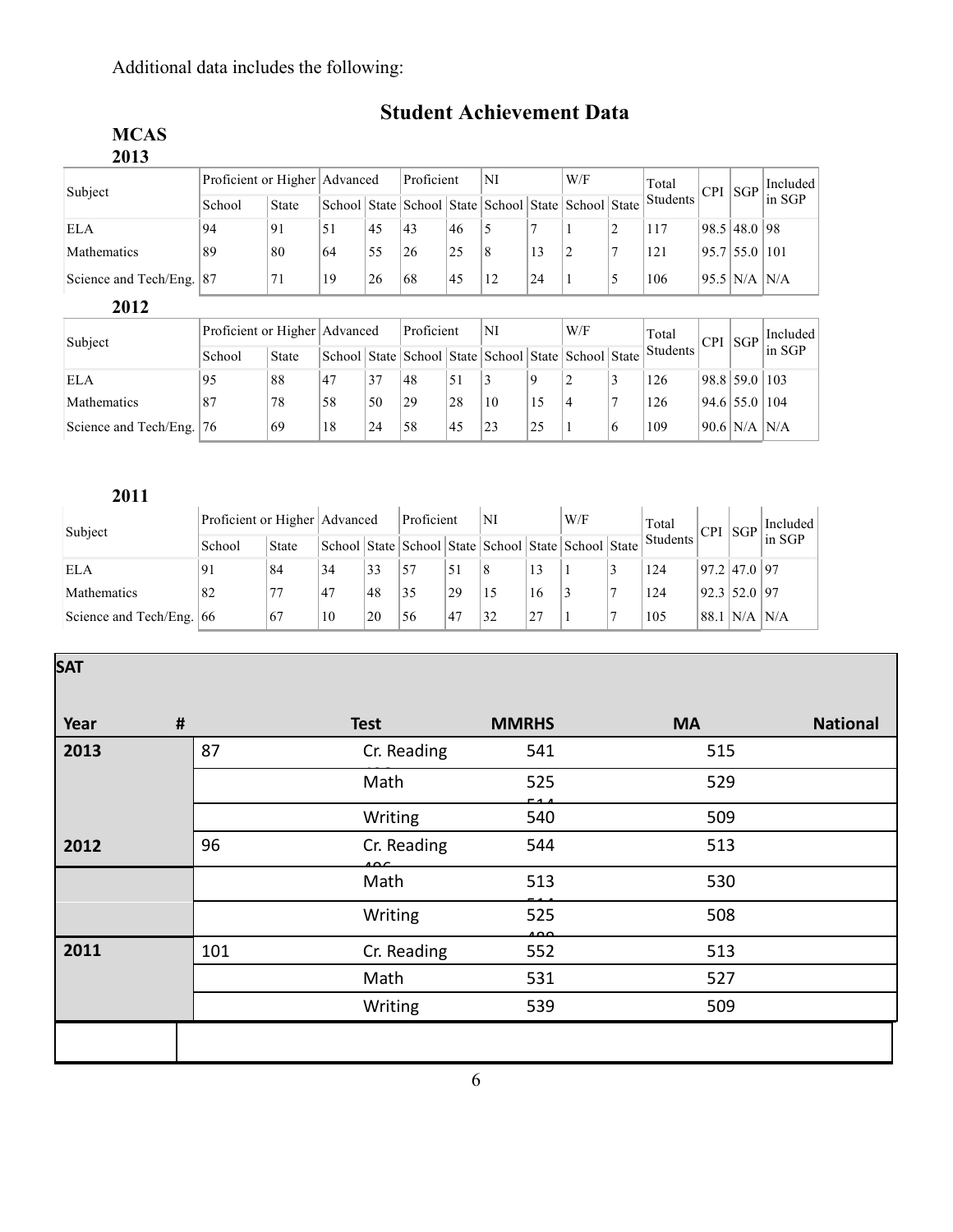|                    | <b>SAT II Subject Tests</b>                               |                   |  |                     |     |                                                    |                   |  |
|--------------------|-----------------------------------------------------------|-------------------|--|---------------------|-----|----------------------------------------------------|-------------------|--|
| 2013               | # Students: 21<br># Tests: 50                             |                   |  | 2012                |     |                                                    |                   |  |
|                    | <b>SAT Mean</b><br>Scores:<br>CR: 658<br>M: 646<br>W: 658 |                   |  |                     | 636 | <b>SAT Mean</b><br>Scores: CR:<br>M: 585<br>W: 615 |                   |  |
|                    |                                                           |                   |  |                     |     |                                                    |                   |  |
| Subject            | <b>Tests</b>                                              | <b>Mean Score</b> |  | Subject             |     | <b>Tests</b>                                       | <b>Mean Score</b> |  |
| Literature         | 13                                                        | 674               |  | Literature          | 20  |                                                    | 602               |  |
| <b>Mathematics</b> | 10                                                        | 629               |  | Mathematics Level 1 | 14  |                                                    | 568               |  |
| <b>Mathematics</b> | 5                                                         | 730               |  | Mathematics Level 2 |     | 11                                                 | 638               |  |
| Chemistry          | 11                                                        | 730               |  | Chemistry           | 7   |                                                    | 663               |  |
| Spanish            | 3                                                         | n/a               |  | Spanish             |     | 3                                                  | 661               |  |
| Biology E, M       | 4                                                         | n/a               |  | <b>Biology E</b>    |     | n/a                                                |                   |  |

|      | <b>Advanced Placement</b> |   |  |  |  |  |  |  |  |  |  |  |  |  |
|------|---------------------------|---|--|--|--|--|--|--|--|--|--|--|--|--|
| 2013 | Total # of Tests: 96      | 5 |  |  |  |  |  |  |  |  |  |  |  |  |
|      | Number of Exams           |   |  |  |  |  |  |  |  |  |  |  |  |  |
|      | Percentage of Total       |   |  |  |  |  |  |  |  |  |  |  |  |  |
| 2012 | Total # of Tests: 93      |   |  |  |  |  |  |  |  |  |  |  |  |  |
|      | Number of Exams           |   |  |  |  |  |  |  |  |  |  |  |  |  |
|      | Percentage of Total       |   |  |  |  |  |  |  |  |  |  |  |  |  |
| 2011 | Total # of Tests: 70      | 5 |  |  |  |  |  |  |  |  |  |  |  |  |
|      | Number of Exams           |   |  |  |  |  |  |  |  |  |  |  |  |  |
|      | Percentage of Total       |   |  |  |  |  |  |  |  |  |  |  |  |  |

 $ACT$ 

| 89 I |    |      |                |    |                                                              |             |     |    |                |     |    |                          |     |    |       |           |
|------|----|------|----------------|----|--------------------------------------------------------------|-------------|-----|----|----------------|-----|----|--------------------------|-----|----|-------|-----------|
| Year | #  |      | <b>English</b> |    |                                                              | <b>Math</b> |     |    | <b>Reading</b> |     |    | <b>Science</b>           |     |    | Comp. |           |
|      |    | МM   | MA             | US | MM.                                                          | MA          | US. | МM | MA             | US. | MМ | MA                       | US. | MМ | MA    | <b>US</b> |
| 2013 | 13 | 22.5 | 23.8           |    | 20.2 21.6 24.4 20.9 24.9 24.4 21.1                           |             |     |    |                |     |    | 22.5 22.8 20.7 23.6 23.9 |     |    |       | 20.9      |
| 2012 | 18 | 25.1 | 23.9           |    | 20.5   22.5 24.5 21.1   27.1 24.2 21.3   23.4 23.2 20.9 24.7 |             |     |    |                |     |    |                          |     |    | 24.1  | 21.1l     |
| 2011 |    | 25.0 | 24.1           |    | 20.6   25.1 24.6 21.1   24.9 24.4 21.3   22.1 23.2 20.9 24.4 |             |     |    |                |     |    |                          |     |    | 24.2  | 21.1      |

2. Should we continue to support the programs that Peter Dillon has enumerated in his email: "The District has robust vocational programs in horticulture, automotive, computers, wood working/property management, early childhood education and culinary arts? There is also a big internship program."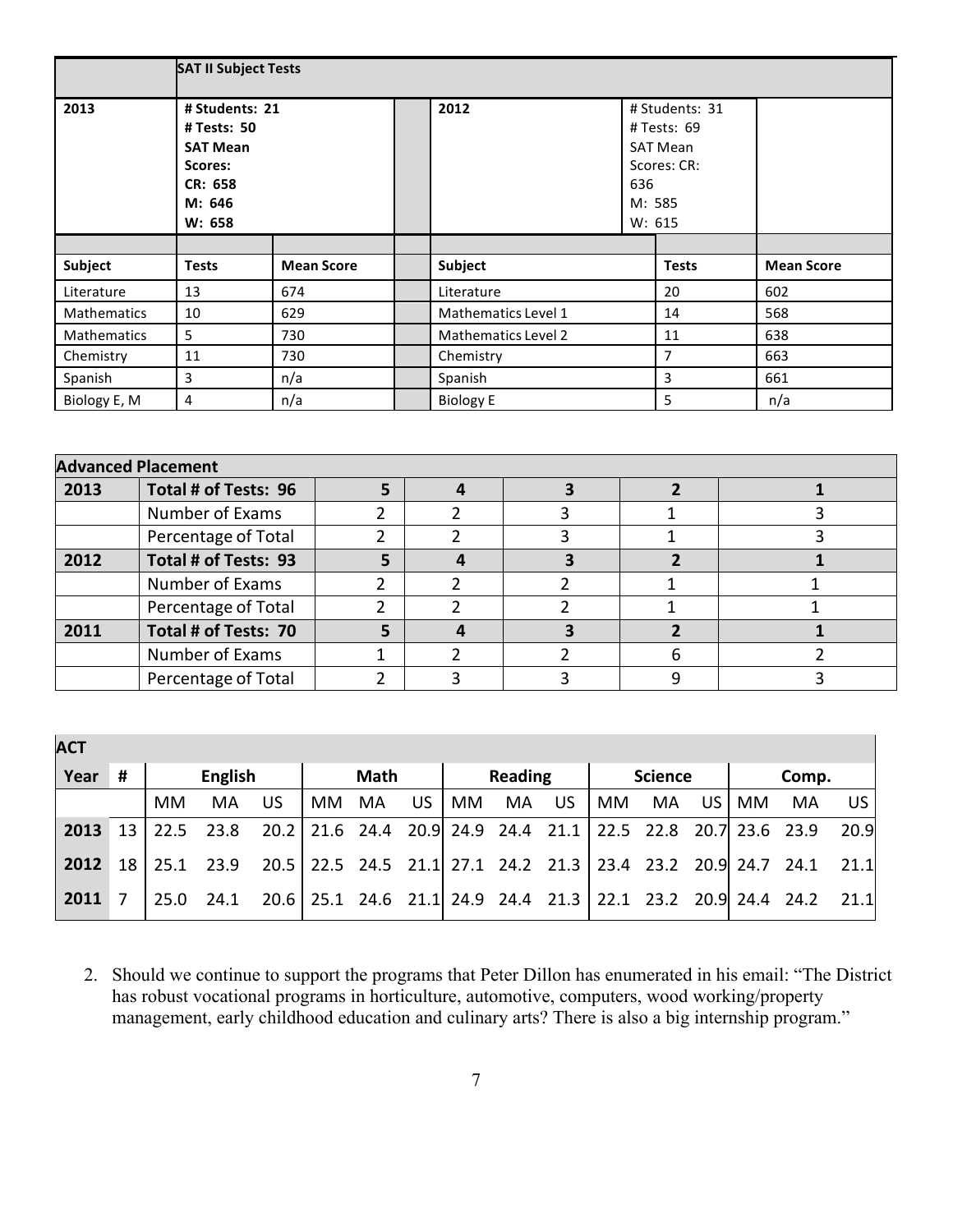These "extras" require more equipment and support. Are these "frills"? Do we cut these to meet our budgets? Or do we continue programs and share the costs across a wider population?

#### **Future Career Vocational Technical Education (CVTE) Programming: presented to and approved by the BHRSD School Committee in August 2012**

Monument Mountain Regional High School maintains a legacy of providing educational opportunities that are student-centered, collaborative and innovative. Our students are well- prepared for college and the workplace, our faculty is inventive, and our community invested.

CVTE programming at MMRHS is integral to the school culture, serving the needs of a relatively small but important population. The nearest alternatives for students interested in vocational programming are Taconic High School in Pittsfield, McCann Technical High School in North Adams, or Smith Vocational in Northampton.

When considering future programming in the area of career, vocational and technical education, the school district should focus on our educational community and maintain its commitment to a comprehensive high school structure. Emphasis should be put on providing programs that prepare our students for post-secondary education **and** training as well as employment in Berkshire County. **Given the current and future employment opportunities in our communities, MMRHS should provide for its students and community upgraded vocational spaces including:**

| <b>CVTE Program Improvement</b> |                              |                                                 |                               |  |  |  |  |  |  |  |  |
|---------------------------------|------------------------------|-------------------------------------------------|-------------------------------|--|--|--|--|--|--|--|--|
| Program                         | <b>Facilities</b>            | <b>Programming</b>                              | <b>Program Outcome</b>        |  |  |  |  |  |  |  |  |
|                                 |                              |                                                 | Internship,                   |  |  |  |  |  |  |  |  |
| Automotive                      | Updated, renovated space     | automotive-experienced paraprofessional         | <b>NATEF Certificate</b>      |  |  |  |  |  |  |  |  |
|                                 |                              |                                                 | Internship.                   |  |  |  |  |  |  |  |  |
| Horticulture                    | Updated, renovated space     | Collaboration with science                      | <b>Articulation Agreement</b> |  |  |  |  |  |  |  |  |
| <b>Property Management</b>      |                              | Transition from basic woodworking curriculum    | Internship.                   |  |  |  |  |  |  |  |  |
| (Carpentry)                     | Updated, renovated space     | to property management curriculum               | <b>Articulation Agreement</b> |  |  |  |  |  |  |  |  |
|                                 |                              | Focus on industry level standards and practices | Internship,                   |  |  |  |  |  |  |  |  |
| Culinary Arts                   | Updated, renovated space     | in addition to personal culinary skills         | <b>Articulation Agreement</b> |  |  |  |  |  |  |  |  |
|                                 |                              | 1 teacher (shared), curriculum development,     |                               |  |  |  |  |  |  |  |  |
| Allied Health                   | Collaboration with BHS, BCC  | internships                                     | Certificate (CNA)             |  |  |  |  |  |  |  |  |
|                                 |                              | Ongoing collaboration with BCC and              | Internship,                   |  |  |  |  |  |  |  |  |
| Early Childhood                 | Updated, renovated space     | community partners                              | <b>Articulation Agreement</b> |  |  |  |  |  |  |  |  |
|                                 |                              | Revised curriculum, focus on entrepreneurship,  |                               |  |  |  |  |  |  |  |  |
| <b>Business</b>                 | Updated, renovated space     | internships                                     | Internship, Diploma           |  |  |  |  |  |  |  |  |
|                                 | Updated, renovated computer  |                                                 |                               |  |  |  |  |  |  |  |  |
|                                 | lab space that allows for    |                                                 |                               |  |  |  |  |  |  |  |  |
| Television/Media,               | mixed platforms, editing and | Continued collaboration with                    | Diploma, internship,          |  |  |  |  |  |  |  |  |
| Computer                        | production technology        | community partners, internships                 | Articulation                  |  |  |  |  |  |  |  |  |

3. Since a main justification for school expansion was the concept of "Building for 21st Century Education," please explain the goals of such an education and provide citations for the research used by the BHRSD. Some of the questions about this include: What assumptions were made about the new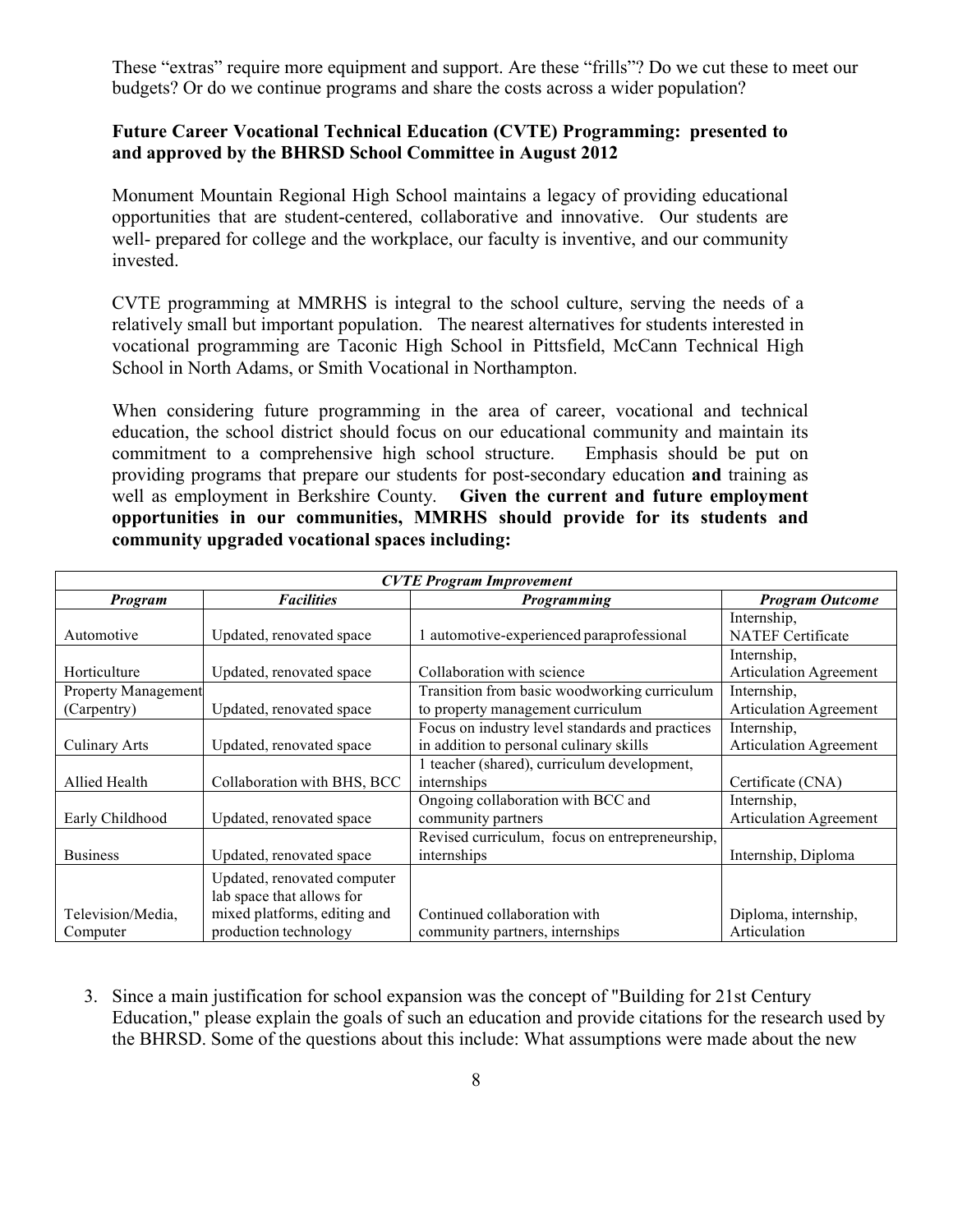challenges that students are likely to face over the next 10, 20, 40 years? To what extent does 21st Century Education focus mainly on preparation for college? How does 21st Century Education help develop the interpersonal skills valued by employers? Does it provide entrepreneurial training for those who want to start a business? Does it encourage the creativity, love of learning, and collaborative skills needed to adapt to a rapidly changing world?

The catch-all phrase  $[2]^{st}$  Century learning/skills, etc.] covers a spectrum of skills and abilities ranging from critical thinking to creativity, innovation to leadership, global awareness to media and financial literacy." (DESE)

Sources that informed decisions to ensure a renovation design that could facilitate and ensure programming for 21st Century learning included but were not limited to:

- Massachusetts Department of Elementary and Secondary Education (Common Core, MA Core, College and Career Readiness) http://www.doe.mass.edu/ccr/delivery
- The College Board http://www.collegeboard.org/
- The US Department of Education http://www.ed.gov/
- Berkshire County Regional Employment Board http://www.berkshirereb.org/
- The Berkshire Compact http://www.mcla.edu/compact/
- National associations including ASCD, NASSP, National Council of Teachers of Mathematics, Science, English, Social Studies, etc., National School Libraries Association, Columbia Teachers College, Harvard Graduate School of Education, architectural and engineering firms specializing in public school facilities.

Additionally, all decisions were based on ensuring a comprehensive educational experience for our young people, preparing them for college and careers, preserving the humanities and the arts while providing industry standard CVTE facilities and the best STEM classrooms and labs available. Additionally, learning spaces, health and wellness spaces and a focus on security and safety remained prominent throughout the design process.

4. Were local residents invited at any point to suggest their views on a 21st Century Education? What do the students think?

Students participated in interviews with the architects in April 2012 and represented all MMRHS programs. Local residents were invited to participate throughout the process including but not limited to:

- Representation on the building subcommittee;
- Faculty, student and school council/parent interviews April 2012;
- October 2012 meeting between the Horticulture Advisory committee building subcommittee representatives;
- The CVTE Advisory Committee
- Community informational meetings on: May 2012, August, 2012, October 2012, November 2012, December 2012, January 2013, February 2013, June 2013

Notes from the interviews and handouts from the community outreach sessions are available.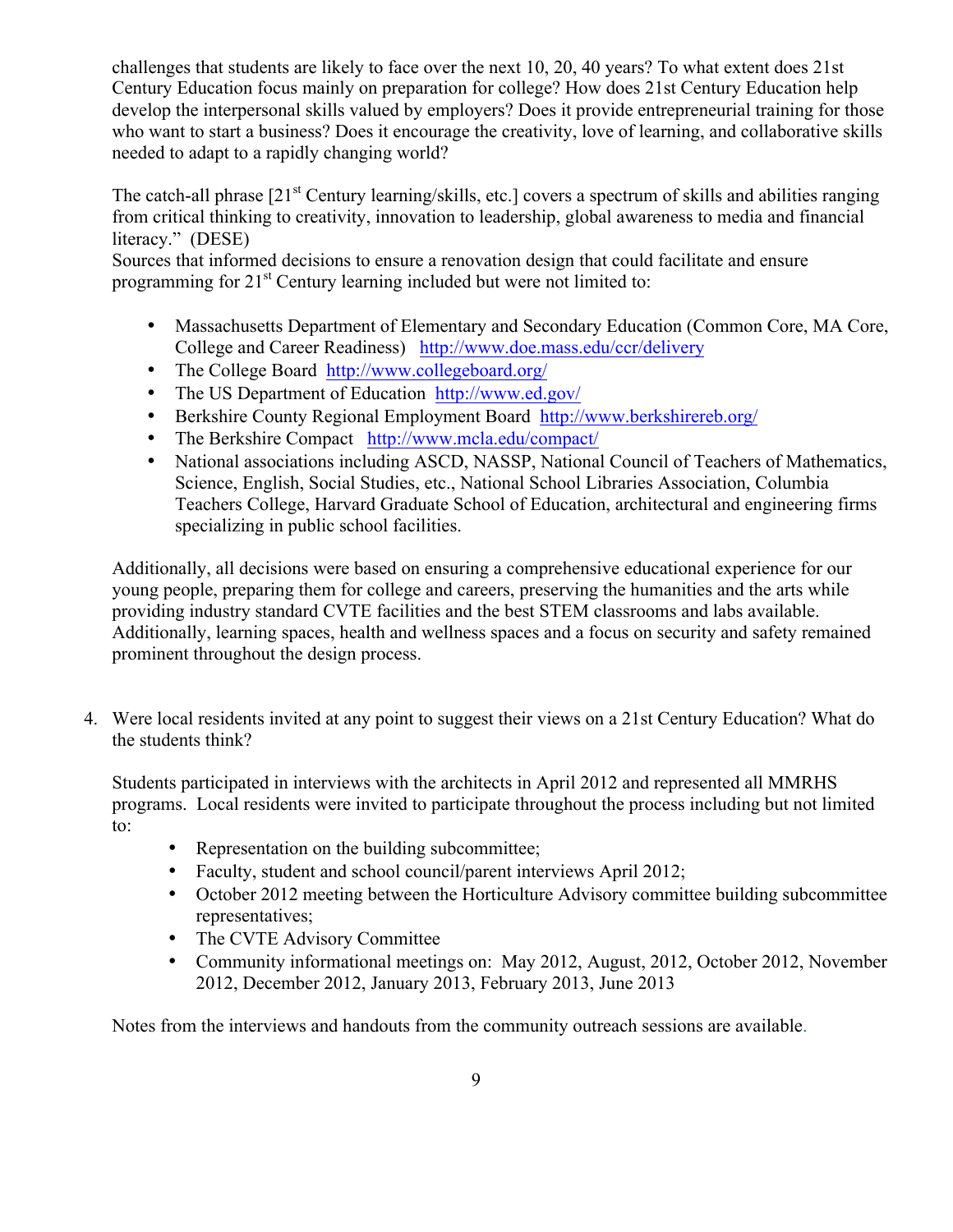5. In considering future spending allocations, how did the BHRSD balance proposed spending on the building with the need to support high-quality continuing education and training for teachers and administrators?

The BHRSD operating budget has maintained funding for professional development. Peter Dillon has been and will continue to be designed in alignment with emerging best practices in the various content areas, District and state initiatives, and current research on both pedagogy and instructional methodologies.

#### *III. Equity between the towns in the current BHRSD*

1. This is a general issue that people are deeply concerned about. The overarching question is this, I think: What is the school committee doing to ensure that there is equity between the towns and taxpayers in the district, and that choice-in students are fairly funded, too, by their own towns? What is the timeframe for a revised system?

Each individual town's share of the budget is determined by the regional agreement. Great Barrington, Stockbridge and West Stockbridge are assessed based on their percentage of students. About 69% of students live in Great Barrington while the remaining 31% live in Stockbridge and West Stockbridge. Choice and Tuition students are calculated differently.

There are two basic models for accepting students from other districts: Choice and Tuition.

Choice enables any student in Massachusetts to request a seat in one of our schools. The state rate for Choice is \$5,000 per student. There is an additional amount for special education students. BHRSD closely monitors available seats and only accepts choice students when there is room in existing classes. Tuition: Agreements enable students from with other districts to enroll their students. BHRSD has current agreements with Farmington River for  $7-12^{th}$  grades and Richmond for  $9-12^{th}$  grades. The  $7/8<sup>th</sup>$  grade amount is \$6,627 and the high school amount is \$7,305. Both agreements are in active negotiations and the School Committee hopes to set new rates by the start of the 2014 school year.

School choice is governed by Chapter 76 12B of Mass General Laws. https://malegislature.gov/Laws/GeneralLaws/PartI/TitleXII/Chapter76/Section12B

2. Is it true that we are committed to choice K and 1<sup>st</sup> graders for 12 years? If so, how can this be used in negotiations for a better pricing structure in the short and long term?

Once a district accepts a choice student, it is obligated to keep them until they graduate or transfer. The choice rate is set by the state and cannot be negotiated.

From a historical perspective, choice started in BHRSD in 1991. The first vote on the issue by the School Committee was on August 6, 1991 and allowing the enrollment of choice students was unanimously accepted choice for a year. On April 9, 1992, the School Committee again unanimously accepted the continued enrollment of choice students. This issue is revisited on an annual basis by the School Committee.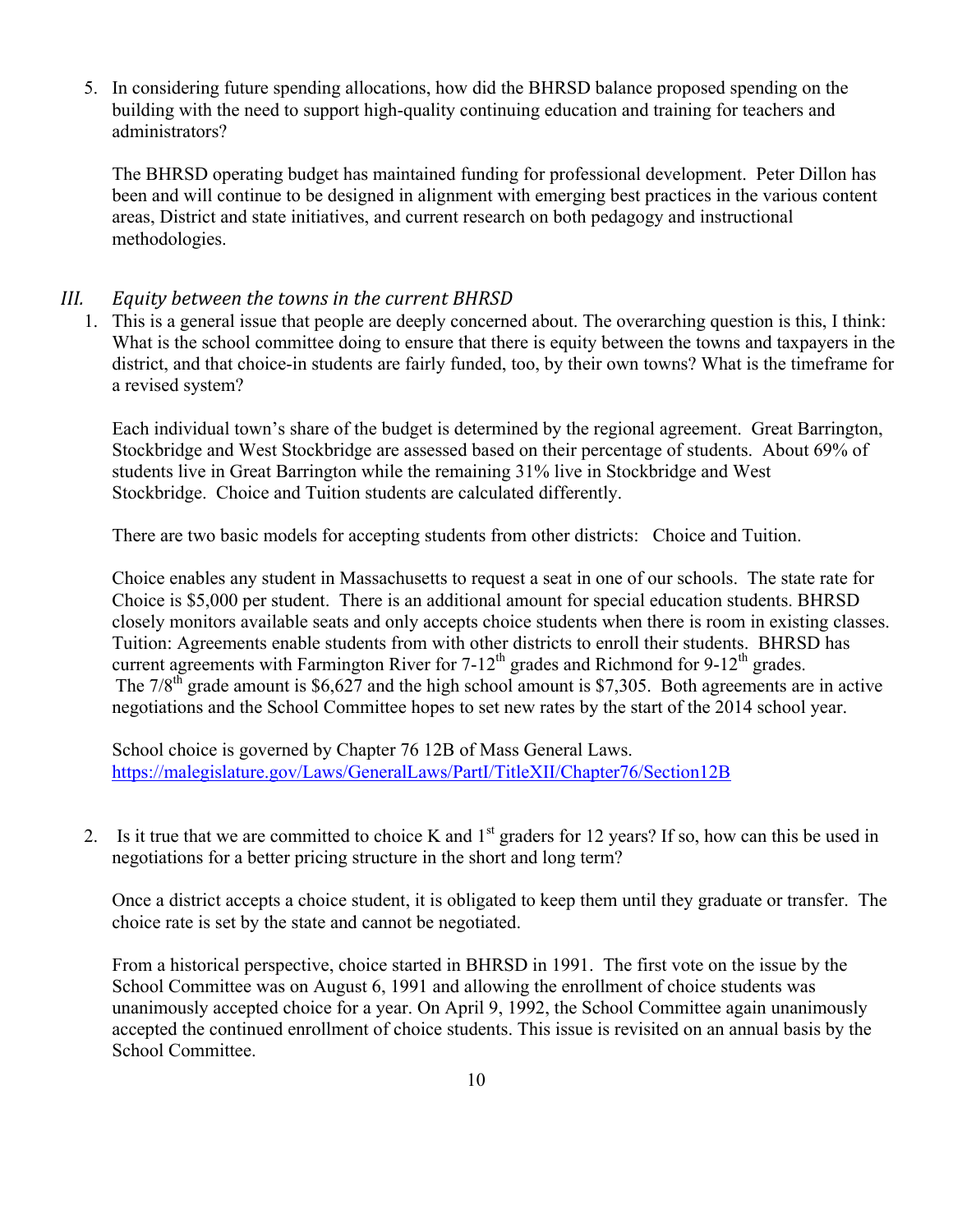### *IV.* Consolidation options and the long-term financial outlook for the BHRSD

1. In an environment of a shrinking and aging population, is it not inevitable that a different solution for building and funding schools is needed, including the consolidation of school districts and locations?

BHSRD has explored and continues to explore a range of options from collaboration to consolidation. Conversations with neighboring districts are on-going. Our data suggests that school age population is flat and then increases according to the MSBA data.

http://www.mmrhsproject.org/files/\_wPCaB\_/a4ceca1e026c8cf03745a49013852ec4/MMRHS\_NESDE C\_Enrollment\_Projections.pdf

2. What special programs that require expensive build-outs are already available at the Mount Everett High School such as culinary arts facilities? Has a comparison of facilities from nearby schools been done to show our voters what is duplicative vs. what is unique? Please provide a chart of both vocational and advanced college-prep courses offered in all adjacent districts.

Each high school in South County offers a core curriculum that meets DESE requirements and includes a number of Advanced/AP courses in the core content areas. Additional courses in technology, art, music and other electives are also offered. Graduation requirements and course offerings can be found in each school's Program of Studies:

Mt. Everett:

Program of Studies: http://www.sbrsd.org/academics3.html DESE Data: http://profiles.doe.mass.edu/profiles/general.aspx?topNavId=1&orgcode=07650505&orgtypecode= 6&

Lenox:

Program of Studies http://www.lenoxps.org/lmmhs/departments/office/programofstudies10-12.pdf DESE Data: http://profiles.doe.mass.edu/profiles/general.aspx?topNavId=1&orgcode=01520505&orgtypecode= 6&

Lee:

Program of Studies: http://www.lee.k12.ma.us/LMHSv2/documents/2012-2013ProgramofStudies.pdf DESE Data: http://profiles.doe.mass.edu/profiles/general.aspx?topNavId=1&orgcode=01500505&orgtypecode= 6&

Monument Mountain:

Program of Studies: http://www.edline.net/files/\_raBt6\_/38816bef3f18c8c53745a49013852ec4/2014\_Program of\_Studies.pdf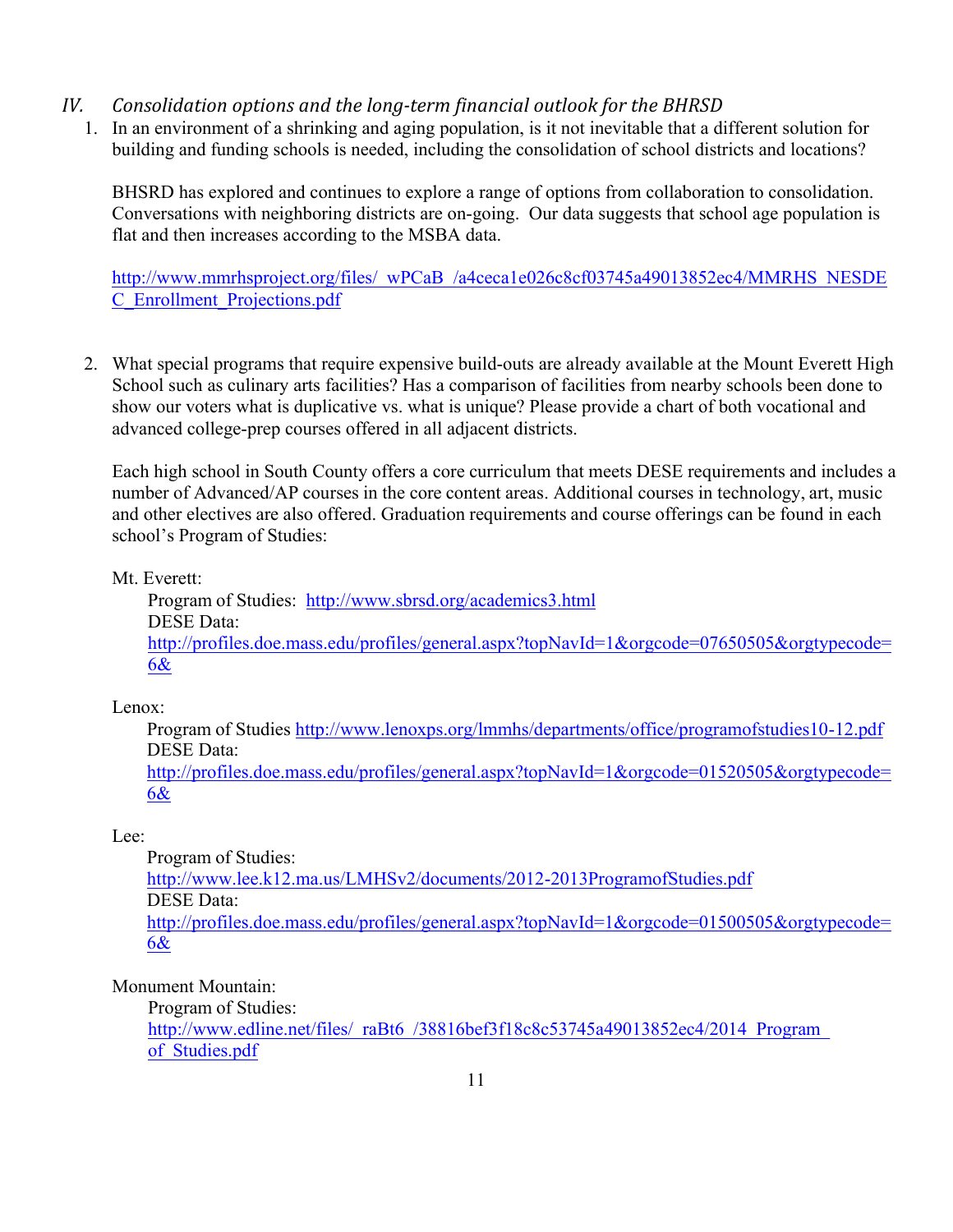DESE Data:

http://profiles.doe.mass.edu/profiles/general.aspx?topNavId=1&orgcode=06180505&orgtypecode  $=6&$ 

3. What work is being done to consolidate at least two school districts? Steve Bannon has alluded to more work planned or underway. Please specify what steps are being taken.

There are on-going discussions with neighboring districts with multiple facets to consider. Educational impact is a primary consideration. The discussions are preliminary and may or may not bear fruit. The goal of using resources more effectively may be met in multiple ways and may change and develop over time.

#### V. *Financial outlook for Great Barrington*

1. There's been a call for integrated financial projections that would guide decisions made by all boards and also by voters, to include not only the school project but debt service for past projects, the future sewer project, and the Main Street renovation project, as well as the town's and the school district's unfunded liabilities for healthcare and pensions.

The Town of Great Barrington maintains all information related to the town's bonded projects, with principal, interest and annual payments detailed. That information would be available through the Town Manager's office. The District publishes the debt service annually, with principal and interest detail, with its budget.

The Town would have information on its unfunded liabilities.

The District does not have unfunded retirement liabilities on record. "Unfunded" health insurance obligations are funded in the annual budget as it comes due.

2. It would be useful to have a simple table listing each debt the town or the district presently has outstanding. For each debt (i.e., bond), I would like to see at least two pieces of information: 1) the cost per year in property taxes (i.e., \$ per \$1,000 of assessed value) to service the debt and 2) when the debt will be retired.

This information is available through the Town of Great Barrington; the District does not maintain these records.

## *VI. BHRSD's track record related to the building of the ES and MS*

1. How accurately did costs and outcomes match the projections made then? Please provide the original estimates and actual spending.

Elementary and Middle School Construction Estimates: http://www.mmrhsproject.org/files/\_wPDcS\_/88bdf8239838dce33745a49013852ec4/ES MS Estimates.pdf